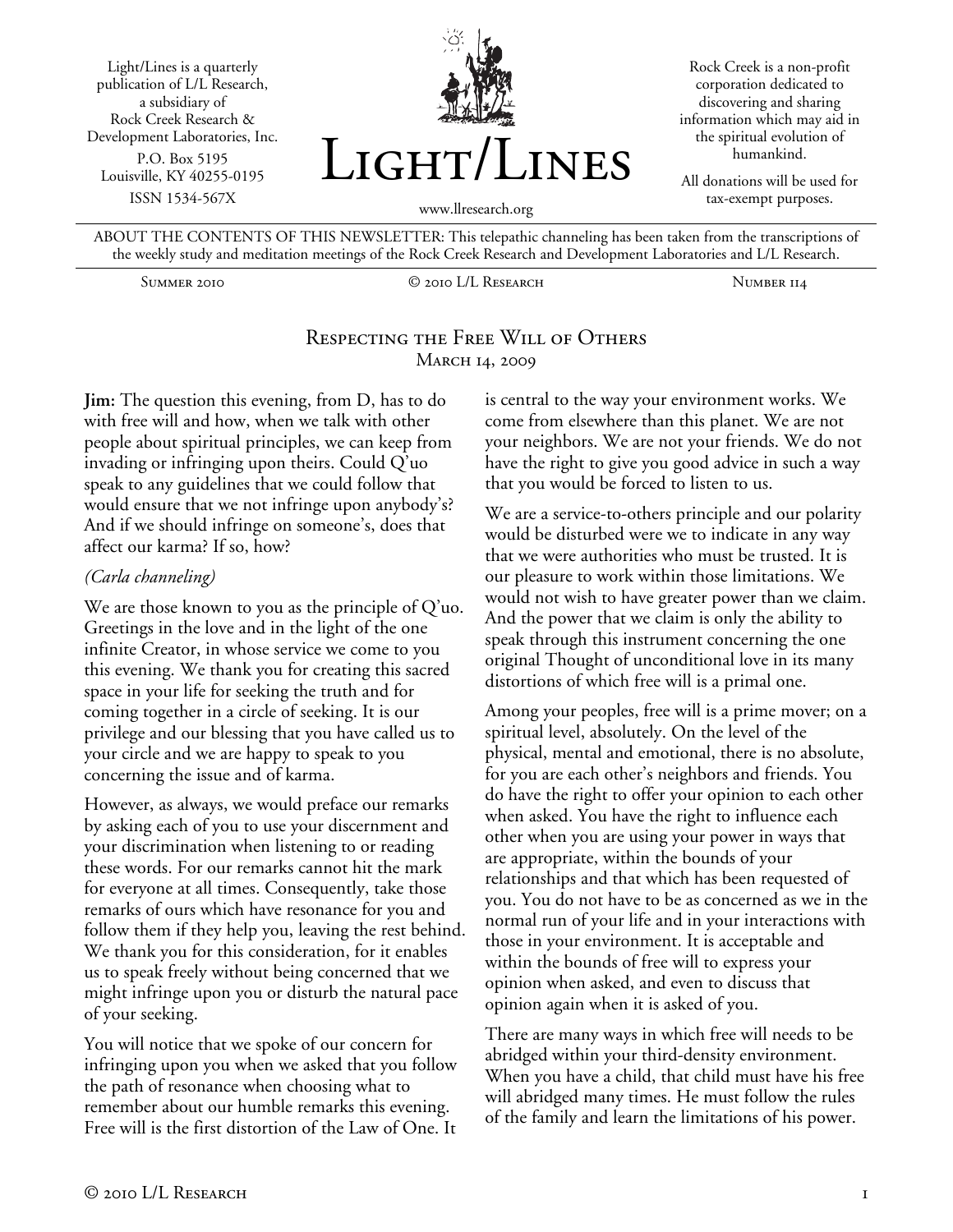It is not an infringement upon free will, in the sense of there being any karmic damage, to keep a child from harming himself on a hot stove, walking off the side of a porch, or otherwise hurting himself.

As parents and teachers train their charges and show them and explain to them how to be good people, these seeming infringements upon free will are appropriate and needed. When one is asked to be a mentor or teacher, it is not only acceptable but also desirable for you to express yourself to the very best of your ability, for guidance has been requested.

And when you are asked questions, whether of a physical, emotional or spiritual nature, it is entirely appropriate to offer your opinion, again using your own sense of rightness and goodness to shape your replies.

However, it is indeed possible within third density for people to infringe upon each others' free will in ways that do involve karma. Take for instance the institution that you call marriage. A marriage of equal partners may involve many spirited discussions, but if one of the mates reserves the right to give orders to the other, there has been an infringement upon the free will of that individual whose liberties have been limited without his or her consent.

In a work situation it is entirely acceptable for the leader to give orders to the employee as long as they do not shame him or abase him or disrespect him as a human being. When one entity uses a weapon to coerce or force another to do his bidding, whether it is in criminal acts or acts of war, this, too, goes beyond the bounds of acceptable usage and constitutes an infringement upon the free will of the one who is limited.

There is no question but that in all of those three circumstances and more there is much infringement upon free will among your people. To those who feel that there is a question as to whether they are acting appropriately or whether they are moving beyond the bounds of acceptable influence and infringing upon another's free will, we might suggest that, in your mind, you turn the tables and see the situation as happening the opposite way, not from you to another but from another to you. If, in that turnaround, you see the goodness of your actions, you are most likely behaving appropriately and maintaining unity between yourself and the other

self. If, when you turn the tables, you realize you would resent such a thing were it to happen to you, then you know that you have infringed upon the rights, the peace, and the liberty of another.

In general, you may trust that you are acting well when you are responding to another's request by offering information or continuing a discussion.

We understand that when you have been awakened and excited and impassioned for the good, the true, and the beautiful by truths that have been revealed to you that seem fair and worthy of being shared, it is a great temptation to share these wonderful truths with others as a way of relating to them. However, we would suggest that you refrain from doing so, relating to entities not by what you think but by who you are; giving yourself to the relationship with them, not your ideas. When relating self-to-self you may encourage and support the good that you see in another in any way that comes to you, but rest from sharing your opinions except insofar as they seem to spring up in conversation of their own accord.

As we have said before through this instrument, it is perfectly fine to share a thought and let that thought drop like a seed on the ground of another's consciousness. But, like Johnny Appleseed, do not look back when you have dropped that seed. Move on. It is not a concern of yours whether the seed takes root or whether it withers and dies.

You have asked concerning karma. In response, we would contemplate the power of words. If you bind another with ropes, it is obvious that you have infringed upon their free will. If you bind another with words, it is not at all obvious that free will has been abridged. And yet, especially when the one to whom you speak is one with whom you are in close relationship, the power of your words is great, perhaps greater than you realize.

When you are listening, you can do no wrong. Supportive listening is a blessing to all and you can err in no way as you listen. Words of encouragement are always welcome. They shall never infringe upon the free will of another. Encouragement and support create confidence between yourself and another and give that entity to whom you speak gifts to take with him.

Yet, how easy it is, when you know somebody very well, to be careless with your words. You know the other's weaknesses. You know the other's suffering.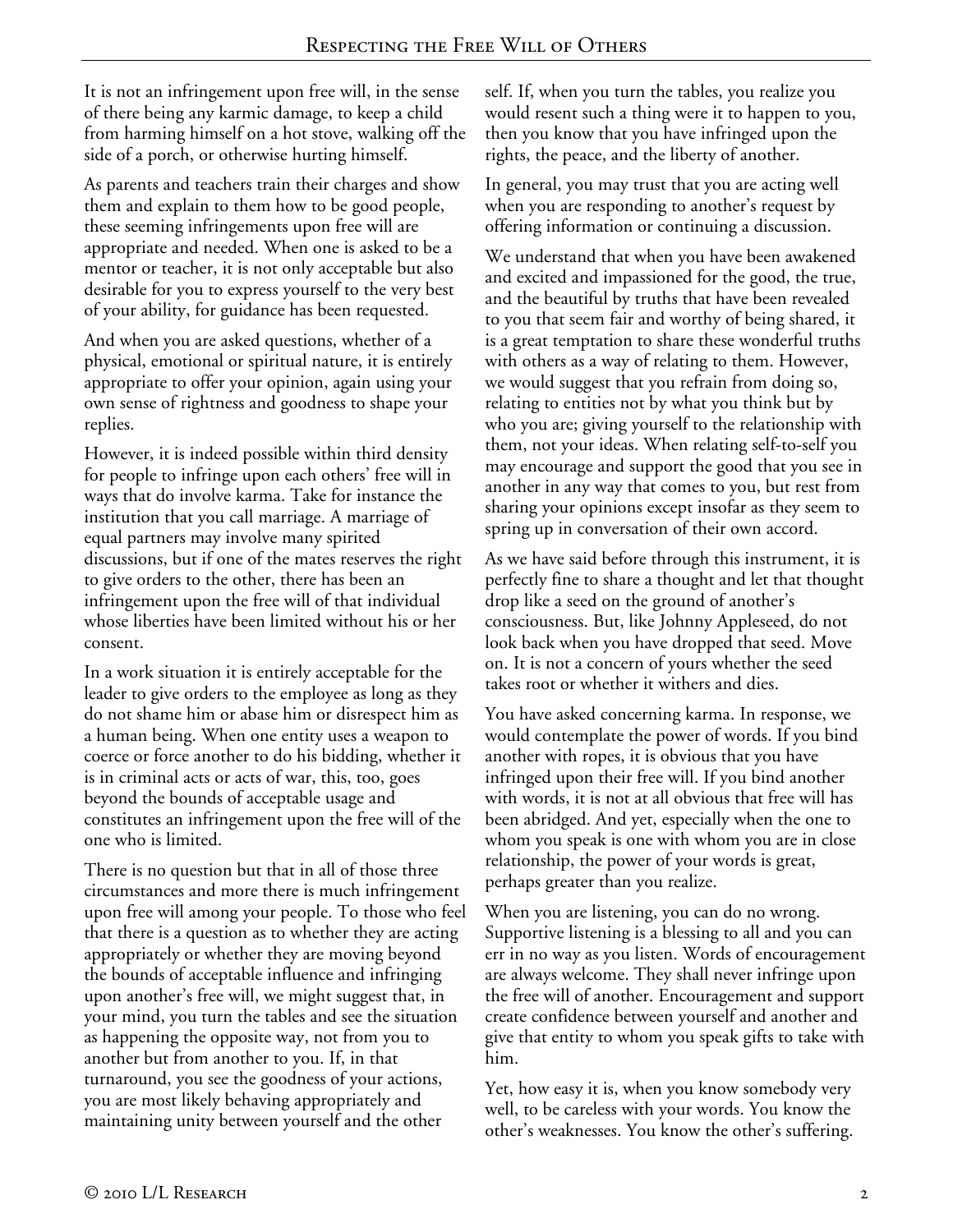You know those points that are painful to contemplate. You know those memories, the reminder of which shall cause another pain. And when there is anger or resentment because of catalyst that has not yet been processed, how easy it is to push a button, to evoke a sad memory, or otherwise to cause pain by your words.

If you start a sentence, "This is what's wrong with you," think before you finish the sentence. If you must criticize, wait until your heart is full of love and compassion so that that which must justly be shared is shared in unity, in harmony, and in support.

It is especially difficult to remember to be gentle with your words when others are ungentle with you. It is understandable and human to wish to defend yourself, and we encourage those words of defense that express your belief in yourself and in your worth.

Be aware, however, of the temptation to give hurt for hurt, slight for slight, insult for insult. That entity which has insulted you, slighted you, or offended you in some way has given you a gift. You are blessed. There is always a blessing and a gift that accompanies being misunderstood, resented or otherwise hurt. That gift is the gift of selfknowledge.

Self-knowledge then leads you to a greater awareness of yourself. All things that are challenging to you are those things which promote spiritual maturity in those who are willing to work with the catalyst that has been given. It is against the ways of your culture to give thanks for the challenges of insult and injury through words. It is the way of your culture to respond in words of anger.

And my friends, we are aware of the rightness of the emotions that flood through you at those times. We do not discourage you from experiencing those emotions. We only encourage you to be aware of the power of your own words.

Do the work that anger offers you, that resentment offers you, that suffering offers you, within yourself. Give yourself time to work through difficult emotions. But insofar as you are able, refrain from sharing those difficulties with those about you. Realize that it is a delicate thing to determine what is a just communication and what is a bullying or a manipulative conversation.

We realize that you must play with these judgments endlessly as you strive for the most open and clear communication that you can find. We do not discourage the speaking of truth. We only note that there are many ways to approach truth. Further, there are the accompanying unspoken languages of tone, posture, facial expression and other points of body language which go into the communication that you are attempting to share with another.

The attention and the honest attempt to avoid hurtful and abusive language with another carries with it a high probability that no matter how imperfect your actual actions, you shall not retain karma.

All of you have considered at one time or another some situation where an entity had killed another and consequently had adhering karma from that act. There are many ways to acquire adhering karma. There is only one way to relieve karma and that is to forgive. If you feel that you have injured or harmed another, then we would encourage you to go to that person and ask for forgiveness. Then we would encourage you to go to yourself and ask for your forgiveness of yourself.

By far, the most adhering of karma is that which is self-judged. Do not fall into the trap of forgiving another but failing to forgive the self. For in a karmic transaction there are two. And the entire transaction must be forgiven before the wheel of karma can stop turning.

How can you forgive yourself? It is indeed a quandary! For you, in your creation, are the judge. That which you forgive is forgiven. That which you do not forgive is unforgiven.

Shall you be harsh or shall you be merciful? Have you the courage to forgive completely and start over? Can you die to old memory and awaken anew, an unblemished person? We ask that you give yourself permission to do so. In that way your life shall be sweet and there shall be no karma but only newness and the opportunity to bloom.

We are those of Q'uo, and would ask at this time if there is a follow-up to that query, my brother?

**D:** Thank you, Q'uo. I think a lot of people would thank you for bringing light to that topic.

I would ask if you could make the distinction between an awakened one speaking of truths, which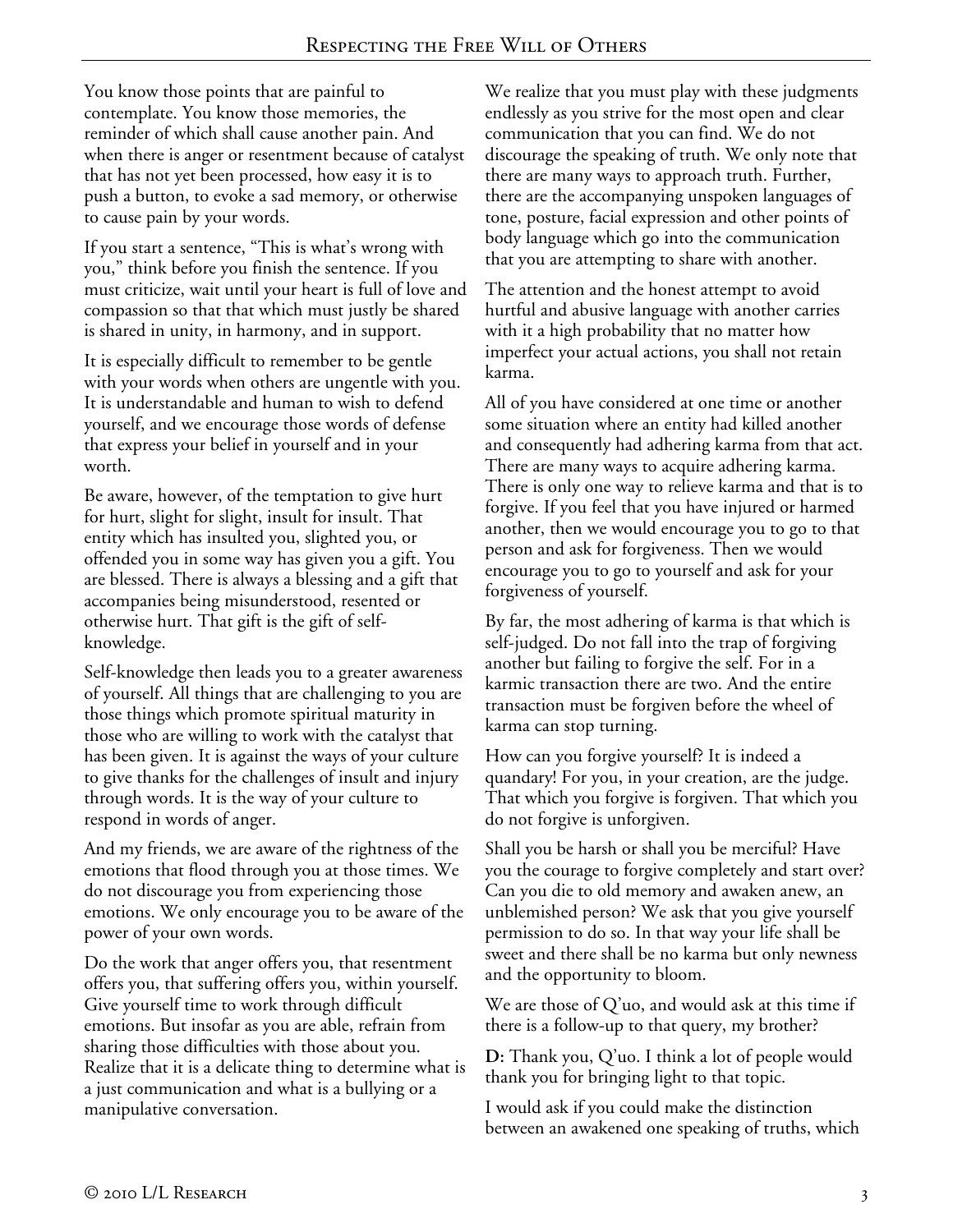you recommended against, and the giving of thoughts much like Johnny Appleseed and then moving on.

We are those of Q'uo, and believe we understand your query, my brother.

The distinction between bending someone's ear, as this instrument would say, and the dropping of thoughts is that in the dropping of thoughts, the one for whom the thought is dropped has no awareness that his ear is being bent. That subject which you feel is a beautiful opening for something that you would like to share has come up in conversation, and so you share it and you move on.

The line that is drawn here is between taking advantage of a conversation that happens to go in a direction in which you have something to share and in creating a conversation that gives you the opportunity to share.

On the one hand, you are simply communicating back and forth and in a spontaneous way you have found a nugget that you'd like to share and so you do.

If you create the conversation by bringing up the topic you wish to discuss, then in a subtle way you are herding or bullying this entity and hoping to have a certain effect upon him.

Do not create the opportunity to share spiritual truths but only respond to openings in which such a truth is relevant and apt.

We are those of Q'uo, and would ask if we can answer you further, my brother?

**D:** That's great. Thank you.

Is there another query at this time? We are those of Q'uo.

**T:** Yes, Q'uo. This is T, and I am trying to write about one of the biggest catalysts here in third density, which is money. I would like whatever advice you have to say about this catalyst which would be good, or bad, in a positive, service-toothers way.

We are aware of your query, my sister, and we are glad to speak to you concerning that which is called money.

The virtue of money, or as this instrument would call it more generally, supply, is that it creates a way to fill the needs of the self and those who are dependent upon that self. Without money, the body has no way to be sheltered. There is no way to clothe a person without money. Money is a great blessing.

There were times upon your planet when the barter system, as this instrument would call it, by and large replaced the need for coinage. In this system there was the give and take between peoples that respected all of the value of all of the various kinds of labor for which entities have gifts. There was an equal appreciation of hard work, such as labor in the land, artistry of various kinds, craftsmanship of various kinds and the services which entities could offer each other. In this environment supply was easier to see as that which flowed between entities as a kind of nutrient. Perhaps it is well to think of wealth, or money, or supply as nutrient, a way of feeding the self the things that it needs.

Money or supply, in and of itself, is innocent. It is rightly said in your holy works that the love of money is the root of all evil. $\cdot$ 

When entities see money as a kind of energy that flows through their lives and extends out into others' lives, then we feel that that money is given its appropriate value. It is a blessing to be able to pay the bills, as this instrument would say, to feed the belly, to clothe and shelter the body, to gain those things of which one finds need.

When that which may be called greed and acquisitiveness enters the thoughts concerning money, so that money is amassed and put aside for its own sake, it begins to be toxic. The values of such an entity no longer visualize money as a nutrient that flows ceaselessly through the culture, enriching it as it goes. Rather, it holds it and amasses it and stops the flow of it. There is a forgetfulness involved in such greed and that forgetfulness is the forgetting of the needs of other selves.

Interestingly enough, it is to the one who is most generous with that nutrient of money and who

 $\overline{a}$ <sup>1</sup> Holy Bible, I Timothy 6:9-11: "They that will be rich fall into temptation and a snare, and into many foolish and hurtful lusts, which drown men in destruction and perdition. For the love of money is the root of all evil: which while some coveted after, they have erred from the faith, and pierced themselves through with many sorrows. But thou, O man of God, flee these things; and follow after righteousness, godliness, faith, love, patience, meekness."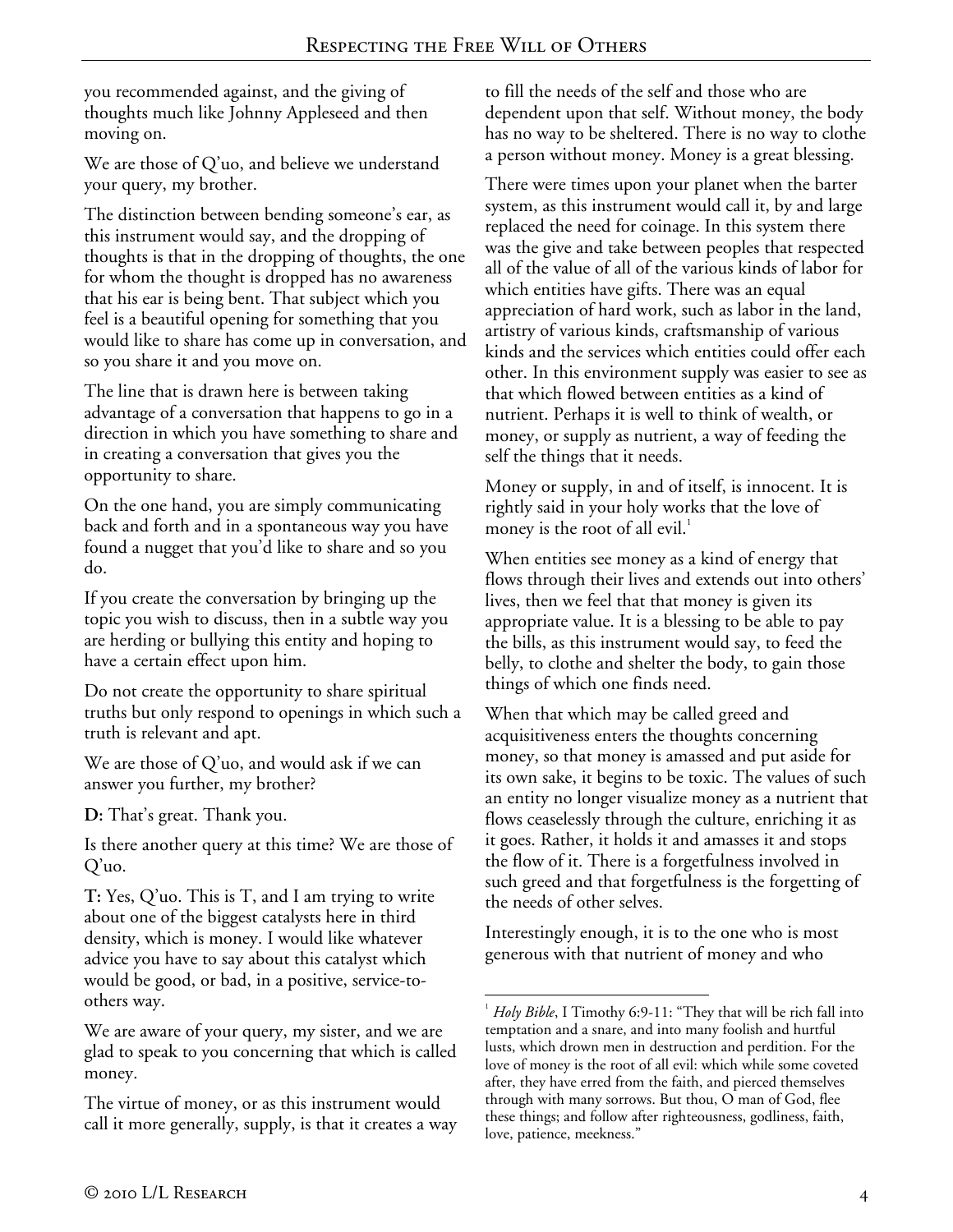makes sure that that which is received is passed on to whom abundance comes most easily. It is not to the one who holds, but to the one who opens the hand that more and more shall be given.

May we answer you further, my sister? We are those of Q'uo.

**T:** Only briefly. I guess I want some clarification on amassing wealth. Most people tend to amass it and save it in another place, whether [in] businesses or corporation [stocks] or bonds, governments or municipals, or [other] things that go to keep the system going. Is that the same thing you're talking about? Most people that amass wealth tend to put it to work somewhere.

We are those of Q'uo, and are aware of your query, my sister. When one examines the thoughts behind conserving wealth, one shall see either a prudent plan for assuring the security of the family and so forth, or one shall see an unreasoning greed, a desire for money for its own sake.

When there is a reasonable and just plan at work in the conserving of the work of your hands and the labors that are translated into salary and money and supply, there is no greed involved but only prudence.

We think, for instance, of the story from your holy work, of the rich man who was owed money by another. This man begged the rich man, saying he had no way to pay him and could he please forgive him the debt. The rich man relented and forgave him the debt. Then, that man turned around and demanded money that he was owed by another.

## *(Side one of tape ends.)*

## *(Carla channeling)*

1

And that man said, "Oh, but please forgive me for I have not the money to pay you." But that man did not forgive the third man and demanded his money and when he could not pay, he threw that man into prison.<sup>2</sup>

The rich man, when faced with need, was generous. He was not greedy and he was not at fault, for he did not love money for its own sake, but only appreciated what it could do. On the other hand, the second man who, having been forgiven, could not forgive another, was an entity who loved money in a greedy way.

Does that make it clearer, by sister, or may we answer you further? We are those of Q'uo.

**T:** Thank you. That cleared it up.

May we ask if there is another query at this time? We are those of Q'uo.

**D:** Yes, Q'uo. I have another one. Could you speak on the relationship between psychic greeting and polarity, or how psychic greeting affects polarity?

We are those of Q'uo, and are aware of your query, my brother. We would say, my brother, that there is no necessary connection between psychic greeting and polarity. If one experiences a psychic greeting, the experience may be difficult, to say the least. Yet, if the entity retains the self and allows the self to experience the psychic greeting without judgment, that entity's true self has been allowed to maintain its integrity. It is often very difficult to refrain from responding to psychic greeting with vividly negative emotions. Yet, in those circumstances, the ability to retain the memory of who the self is and what the polarity of the self is and to continue to affirm those truths about the self eliminates the likelihood that there will be a change in polarity.

It is certainly possible to become greatly discouraged in the face of a psychic greeting, yet this does not

 $\overline{a}$ will pay thee all. Then the lord of that servant was moved with compassion, and loosed him, and forgave him the debt. But the same servant went out, and found one of his fellow servants, which owed him an hundred pence: and he laid hands on him, and took him by the throat, saying, Pay me that thou owest. And his fellow servant fell down at his feet, and besought him, saying, Have patience with me, and I will pay thee all. And he would not: but went and cast him into prison, till he should pay the debt. So when his fellow servants saw what was done, they were very sorry, and came and told unto their lord all that was done. Then his lord, after that he had called him, said unto him, O thou wicked servant, I forgave thee all that debt, because thou desiredst me: Shouldest not thou also have had compassion on thy fellow servant, even as I had pity on thee? And his lord was wroth, and delivered him to the tormentors, till he should pay all that was due unto him. So likewise shall my heavenly Father do also unto you, if ye from your hearts forgive not every one his brother their trespasses."

<sup>2</sup> *Holy Bible*, Matthew 18:23-35: "Therefore is the kingdom of heaven likened unto a certain king, which would take account of his servants. And when he had begun to reckon, one was brought unto him, which owed him ten thousand talents. But forasmuch as he had not to pay, his lord commanded him to be sold, and his wife, and children, and all that he had, and payment to be made. The servant therefore fell down, and worshipped him, saying, Lord, have patience with me, and I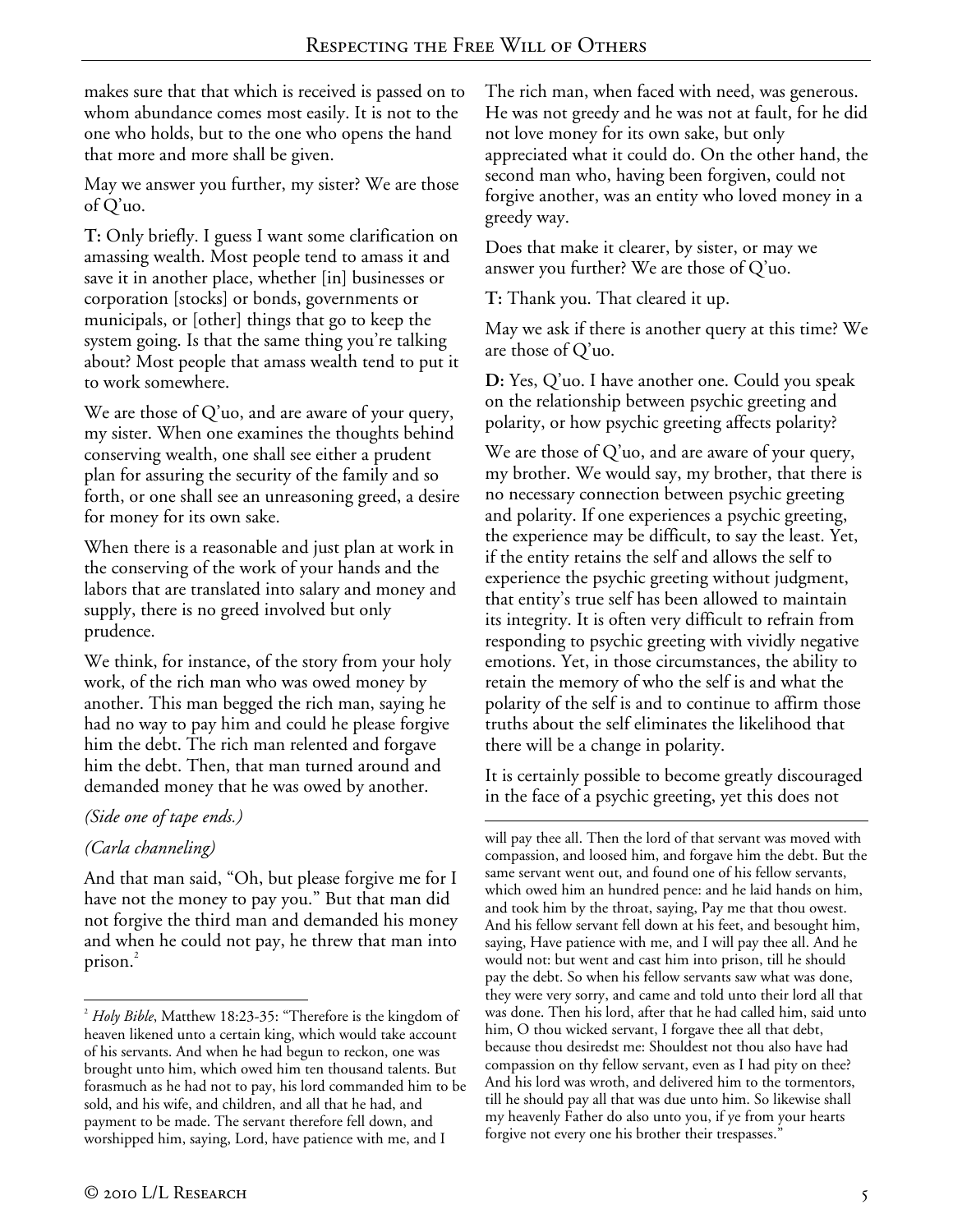necessarily change the polarity of the entity, if that person continues to affirm who he is and why he is here.

May we answer you further, my brother? We are those of Q'uo.

**D:** Let me just see if I can get you straight. You say that if a positive entity can maintain a loving attitude throughout, no matter how bad the psychic greeting is, he will maintain his polarity?

We are those of Q'uo, and believe we understand your query. That is correct, my brother. The ability to remember who one is is powerful, even in the face of very discouraging catalyst. If one is immobilized and unable to act, yet still, one is who one is, and if one clings to one's true nature and remembers it in the face of discouraging catalyst, then that true self continues singing its song, vibrating as it vibrates, even as the emotions are ragged and torn.

There is tremendous power in maintaining [that] memory and there is great help to those who strive to remain positive in the face of negative catalyst. There are many, many entities within the inner planes who respond in support and encouragement to those who call upon the principles they wish to confirm: goodness, love, beauty, those things that remain when all illusion is washed away.

May we answer you further, my brother?

**D:** That's all. Thank you.

We thank you, my brother. We are those of Q'uo, and would ask if there is a final query at this time?

**T:** I have a brief one, just to continue on his thoughts. Does an entity's polarity right now affect how strong the psychic greeting is—the stronger [the entity is in] service to others, the stronger [the] service to self [psychic greeting]?

We are those of Q'uo, and are aware of your query, my sister. The phenomenon of psychic greeting is a large subject. There are basically two kinds of psychic greeting. By far the most common is the greeting of the integrated personality by those parts of the personality that are not yet integrated and that perhaps have split apart from the integrated personality, so that parts of the self attack the self as if the self were another. The other type of psychic greeting involves an actual entity other than the self.

In the case of the greeting of the self by the self, the momentary vibration that is occurring at the time may well have something to do with why that greeting occurred. However, if the psychic greeting is coming from an entity outside the self, the momentary polarity of the entity will have almost nothing to do with the greeting. Rather, the greeting will have to do with how closely that entity is standing to the light.

When an entity is standing close to the light, attempting to serve in some way that is above the ordinary, healing, teaching or in some way serving others, that light reveals any small defect of character and shows to an outer entity the most likely place for a temptation or an incursion into the energy body. Consequently, those who are serving in such a way will find psychic greeting inevitable.

May we answer you further, my sister? We are those of Q'uo.

**T:** If you can. In this situation, being close to the light doesn't necessarily mean having an overall vibration of a strong service to others. It could be a situational "close to the light"?

We are those of Q'uo. My sister, we believe we understand your query. The type of psychic greeting of which we were speaking involves those who intend to stand close to the light. Those who merely brush against it situationally do not create enough of a persistent image to attract attention.

May we answer you further, my sister?

**T:** No. Thank you.

We thank you, my sister. We find that this instrument's energy begins to wane and so we would, with great gratitude and thanks, take our leave of this instrument and this group, leaving each in the love and in the light of the one infinite Creator. We are those known to you as the principle of Q'uo. Adonai. \$

## **Notes to Our Readers**

Summer Greetings, dear L/L Research Friends! We are having a heat wave here in Kentucky, and even the nature spirits and devas are finding some shade, while humming John Fogarty's fine song of summer, "110 In the Shade"! And we are busy getting ready for our first Gathering since Carla's spinal fusion operation, our 2010 Homecoming. For more